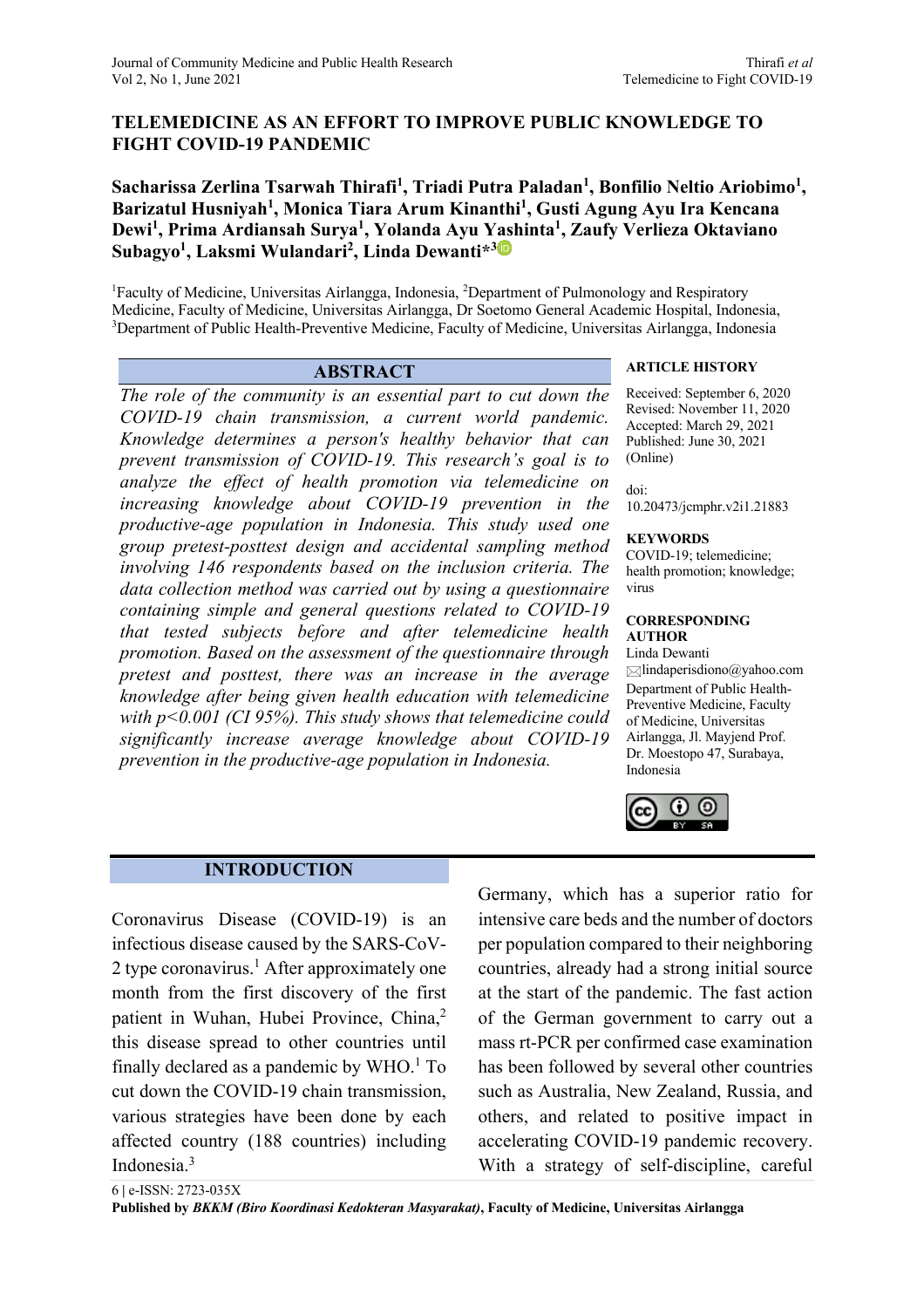calculations, and more than the adequate implementation of the rt-PCR, South Korea has successfully emerged from this pandemic problem without having to undertake a major lock-down in a relatively short time. One of the South Korean success strategies is dayby-day up to date information about COVID-19 guides through various web and mobilebased applications that are continuously available to all levels of society.4

Indonesia, which is the world's largest archipelago state, with the world's 4<sup>th</sup> largest population, and an average of 12.9 years of schooling5 has many obstacles in disseminating and disciplining the wider community to cut down the COVID-19 chain transmission, besides the minimal availability of rt-PCR. The fact, although schools have been transferred to homes, the activities that caused people to be gathered have not been maximally suppressed. Especially Surabaya (which has been implemented three times during the massive social limitation period) and East Java are now considered the new epicenter after the new cases of COVID-19 in Jakarta and West Java have begun to be stabilized.

## **MATERIALS AND METHODS**

This study has received ethical clearance from the Ethics Committee of the Faculty of Medicine, Universitas Airlangga. Research members offered to conduct education and discussion about COVID-19 on social media groups (Line, Whatsapp), then after agreement with another group members, an open invitation was made in the group to conduct socialization and discussion about COVID-19, the used media, and link address (Zoom, Google Meet). Before and after the

D-Day of the socialization, a pretest and posttest were carried out for each participant. The socialization was guided by a moderator to ensure the rundown of the event according to the agreed procedures. After the presentation/socialization, the moderator gave a chance for participants to ask questions related to the material and manage the discussion session until the event was over or there were no more questions. The questionnaire for the pretest and posttest had been tested for validity and reliability. Processing and data analysis using the SPSS application.

#### **RESULTS**

Total 146 respondents met the inclusion criteria. Most of the respondents are women (67.8%), mostly with advanced (college/equivalent) education level (82.9%), most professions as college students (39%), and having an average age of 23 years old (SD 5.451). The average knowledge level of respondents about COVID-19 before being counseled shows that more than 50% of respondents are good (80.1%), and those who have a poor knowledge level about COVID-19 are 20 respondents (13.7%), whereas after being counseled shows that the good knowledge level about COVID-19 is 136 respondents (93.2%), and poor knowledge level is 7 respondents (4.8%). The average pretest score of respondents was 80.99 (SD 18.589), while the average posttest score of respondents was 89.06 (SD 13.361). Many respondents answered incorrectly in the pretest questions related to suspected cases of COVID-19, how to kill the virus on the object's surface, and groups at high risk of COVID-19 infection.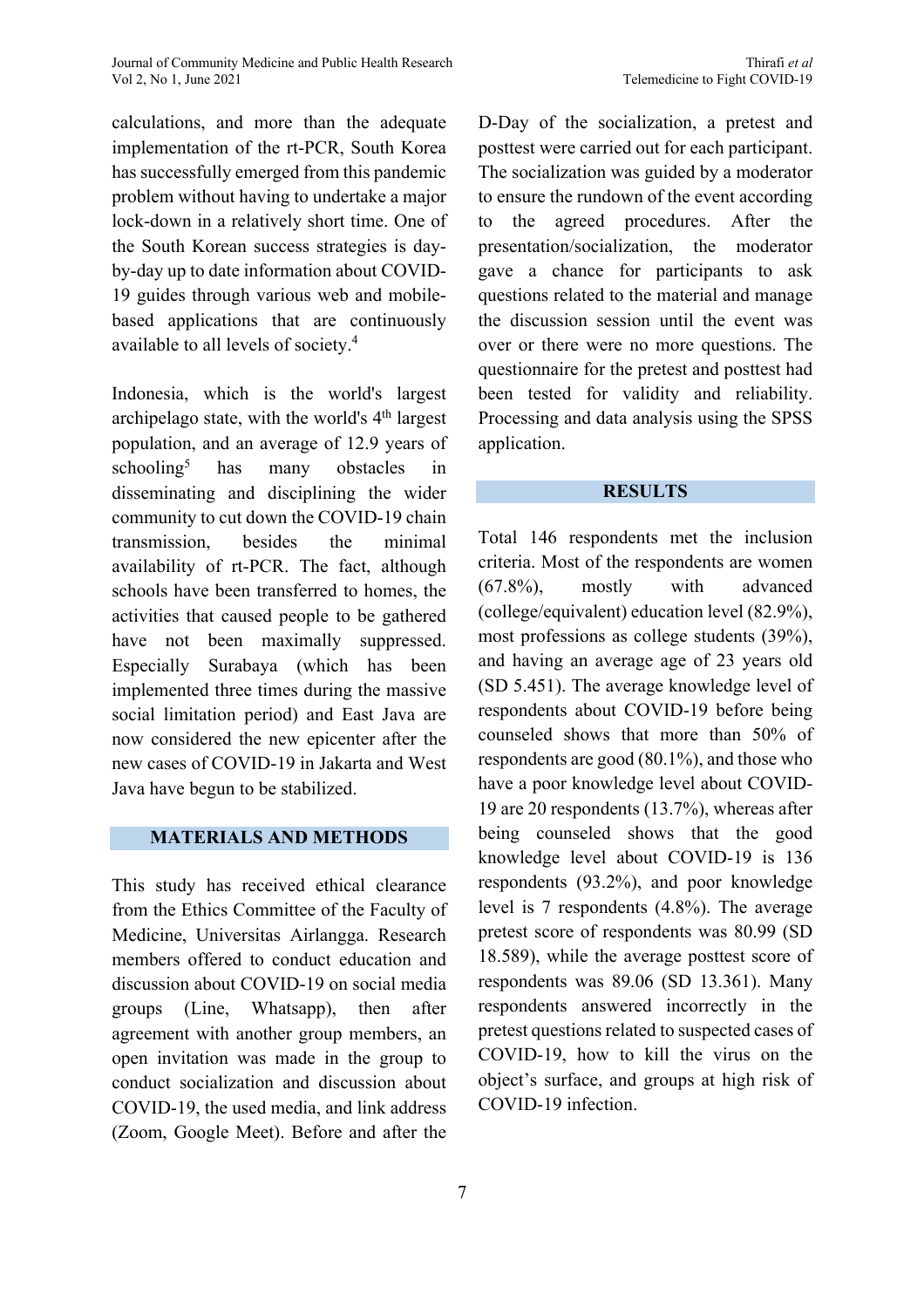| <b>Characteristic</b> | Category                      | n(%)          |
|-----------------------|-------------------------------|---------------|
| Gender                | Female                        | 99 (67.8)     |
|                       | Male                          | 47 (32.2)     |
|                       | <b>Total</b>                  | 146 (100)     |
| Education             | Middle (High school)          | 25(17.1)      |
|                       | Advanced (College/equivalent) | 121 (82.9)    |
|                       | Total                         | 146 (100)     |
| Profession            | Unemployed                    | 13(8.9)       |
|                       | College student               | 57 (39)       |
|                       | Teacher                       | 5(3.42)       |
|                       | Government Employ             | 5(3.42)       |
|                       | Private Employee              | 38 (26.02)    |
|                       | Entrepreneur                  | 9(6.16)       |
|                       | Police/soldier                | 2(1.36)       |
|                       | Housewife                     | 5(3.42)       |
|                       | Others                        | 12(8.21)      |
|                       | <b>Total</b>                  | 146 (100)     |
|                       | Mean $\pm$ SD                 | <b>Median</b> |
| Age                   | $23.82 \pm 5.451$             | 23            |

|  | <b>Table 1. Characteristics of Respondents</b> |  |  |
|--|------------------------------------------------|--|--|
|--|------------------------------------------------|--|--|

#### **Table 2. Knowledge Levels Distribution**

| Knowledge    | Pretest n | Posttest n    |
|--------------|-----------|---------------|
| Level        | (%)       | $\frac{9}{9}$ |
| Good         | 117(80.1) | 136 (93.2)    |
| Middle       | 9(6.2)    | 3(2.1)        |
| Poor         | 20(13.7)  | 7(4.8)        |
| <b>Total</b> | 146 (100) | 146 (100)     |

Note: Good=Score more than 74; Middle=Score 56-74; Poor=Score less than 56

The average level of knowledge gained after the implementation of health promotion with telemedicine is higher than before the implementation of education. Table 3 showed that  $p<0.001$  (with  $\alpha=0.05$ ), which

means that there is a significant association between the implementation of education with telemedicine toward the knowledge level of respondents.

| <b>Variable</b>                                                                                                                                                                                                                                                                                                                    | Mean rank | Sig.   | Conclusion              |  |
|------------------------------------------------------------------------------------------------------------------------------------------------------------------------------------------------------------------------------------------------------------------------------------------------------------------------------------|-----------|--------|-------------------------|--|
| Pretest                                                                                                                                                                                                                                                                                                                            | 44 41     | 0.0001 | There is significant    |  |
| Posttest                                                                                                                                                                                                                                                                                                                           | 72.45     |        | different between group |  |
| $\mathbf{M}$ $\mathbf{M}$ $\mathbf{M}$ $\mathbf{M}$ $\mathbf{M}$ $\mathbf{M}$ $\mathbf{M}$ $\mathbf{M}$ $\mathbf{M}$ $\mathbf{M}$ $\mathbf{M}$ $\mathbf{M}$ $\mathbf{M}$ $\mathbf{M}$ $\mathbf{M}$ $\mathbf{M}$ $\mathbf{M}$ $\mathbf{M}$ $\mathbf{M}$ $\mathbf{M}$ $\mathbf{M}$ $\mathbf{M}$ $\mathbf{M}$ $\mathbf{M}$ $\mathbf{$ |           |        |                         |  |

Note: Wilcoxon test

After the delivery of education, respondents were allowed to ask. There were 70 questions asked during the telemedicine session. The most frequently asked question is whether someone who has been infected with the COVID-19 virus can be re-infected.

#### **DISCUSSION**

Public compliance with the procedure to stop COVID-19 from spreading is very important, which is largely influenced by their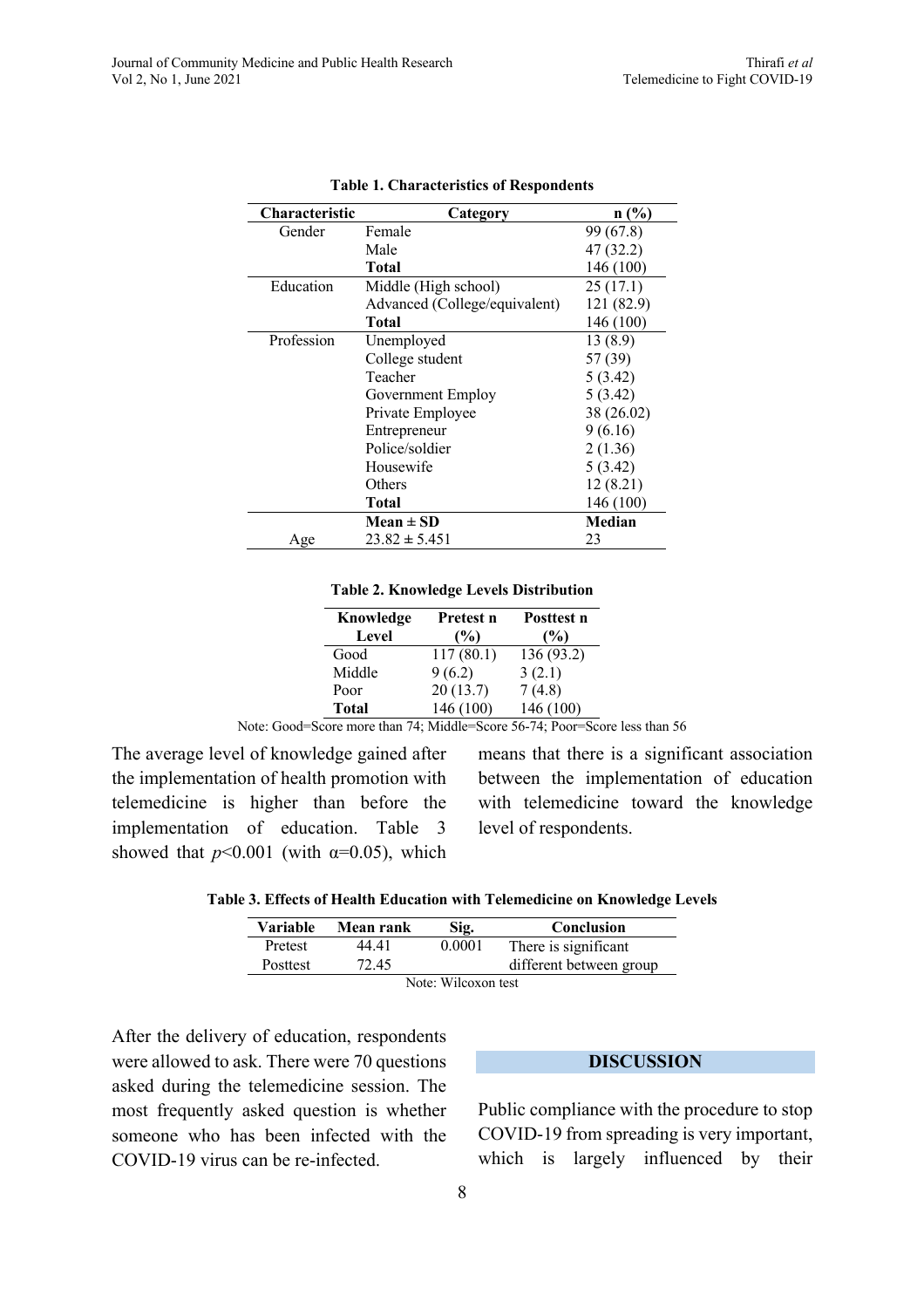knowledge of, and attitudes towards COVID-19.5,6 Lessons learned from the SARS outbreak in 2003 show that knowledge and attitudes are critical to the incidence of infectious diseases associated with high levels of panic, which can further complicate efforts to prevent the spread of the disease.<sup>7,8</sup>

During the COVID-19 pandemic, to maintain physical distance, information about COVID-19 socialization is an important effort to prevent transmission of this disease, the most appropriate way is through social media in gathering target groups and using telemedicine in delivering educational materials. These program targets are social media groups (Line, Whatsapp) whose members are high school and college graduates, who are expected to be able to become "agents of change" after participating in this telemedicine. These people will be motivated to spread knowledge to other groups. With the increase in knowledge related to COVID-19, the community is expected to be able to cut down COVID-19 chain transmission. This is in line with the research of Zhong et al (2020) which states that the high level of public knowledge about COVID-19 is because 82.4% of the study sample came from college graduates which produced significant results between education level and public knowledge level about COVID-19. This is could happen because groups in this population are actively learning about this infectious disease from various information channels such as CCTV, the official website of the Chinese National Health Commission, and the official WeChat account of the Wuhan Health Commission.<sup>9</sup>

The results showed that there was a significant difference in knowledge between the research subjects before and after being given health education with telemedicine (p=0.0001). The results showed that the "good" score on the questionnaire increased from 117 people (80.1%) before being given health education with telemedicine to 136 people (93.2%) after being given health education with telemedicine. This is following the statement of Peyravi et al (2020) which states that the rapid publication of messages generated from cyberspace and the high number of visitors reflects the effective and timely use of cyberspace to solve health problems.<sup>10</sup> New educational technologies and the capacity of media must also be taken into account. Simple, functional, free online courses should be available to everyone; illiterate and disabled users should also be considered. Training improves public preparedness and appropriate responses to viruses. So, to manage the virus, policymakers in the health system, and all organizations involved must take steps to provide innovative, integrated, and applied educational content for everyone.

## **CONCLUSION**

From this research, it can be concluded that there is a significant effect of health education via telemedicine on increasing average knowledge about COVID-19 prevention efforts in the productive-age population in Indonesia.

## **ACKNOWLEDGMENT**

The authors thank the Faculty of Medicine Universitas Airlangga for allowing the authors to conduct this research.